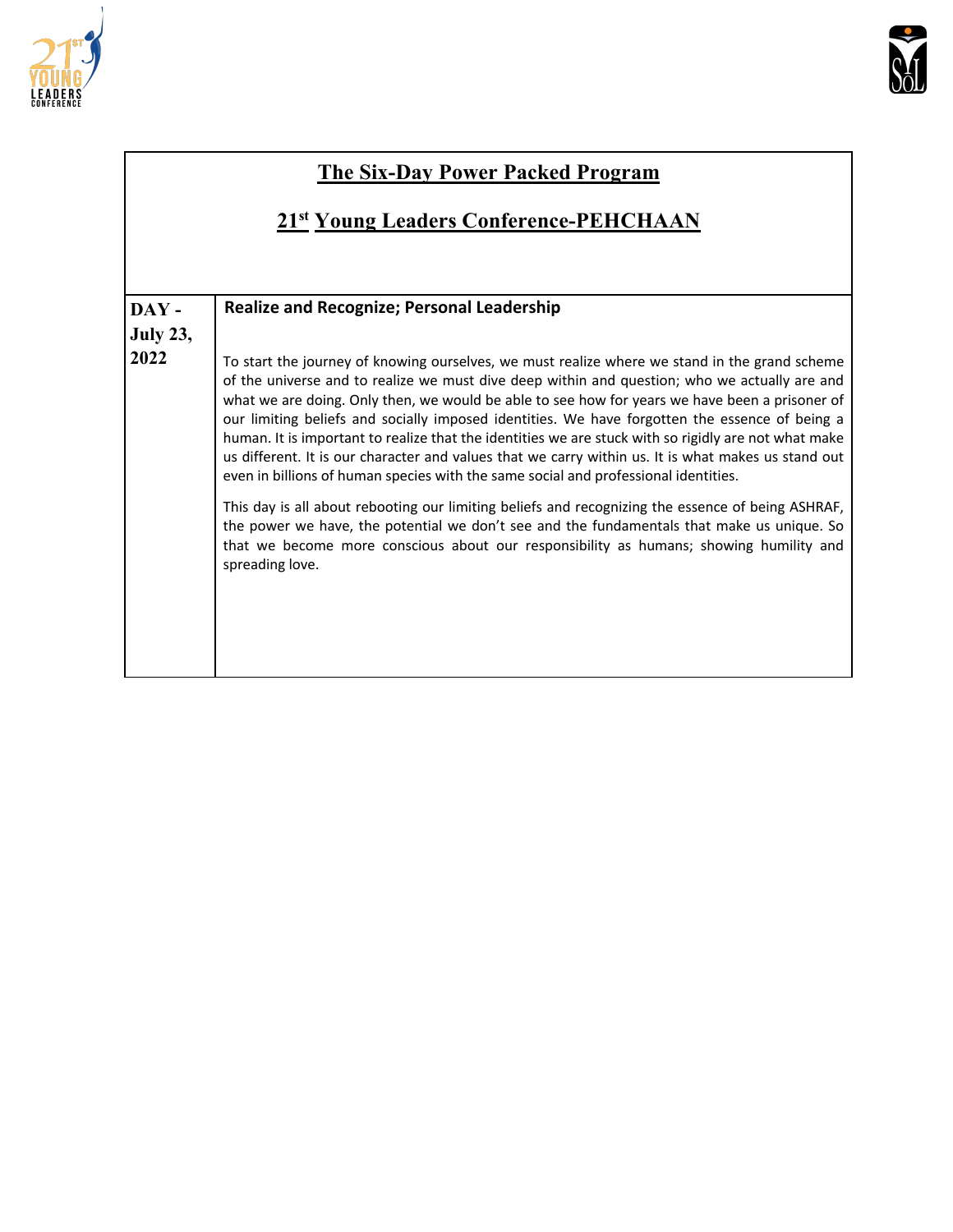



| $DAY2 -$        | <b>Reconstruct; Developmental Leadership</b>                                                                                                                                                                                                                                                                                                                                                                                                                                                                                                  |
|-----------------|-----------------------------------------------------------------------------------------------------------------------------------------------------------------------------------------------------------------------------------------------------------------------------------------------------------------------------------------------------------------------------------------------------------------------------------------------------------------------------------------------------------------------------------------------|
| <b>July 24,</b> |                                                                                                                                                                                                                                                                                                                                                                                                                                                                                                                                               |
| 2022            | As Rousseau said; "Man is born free but everywhere he is in chains. One man thinks himself, the<br>master of others, but remains more of a slave than they are." Day two is a personal development<br>day which is only possible when one sets itself free from chains of stereotypes and taboos.                                                                                                                                                                                                                                             |
|                 | Developmental leadership is all about developing one's personality and mindset that creates a safe<br>space to sit and discuss the taboos of society with an open mind and a will to understand. With<br>64% of Pakistan's population comprising youth, it is crucial that we address issues of emotional,<br>physical and social wellbeing with great importance. From birth control to sexual hygiene, from<br>mental health to social inclusion and from water scarcity to climate change, it is our responsibility<br>to take initiative. |
|                 | The goal of this day is to get a conversation started and develop a growth mindset. Even though<br>our independent cultural roots push us to be accepting, it is only done by convenience. With a day<br>specifically about Developmental Leadership, we have to create awareness to magnify such a<br>subject and impact the youth of Pakistan.                                                                                                                                                                                              |
|                 |                                                                                                                                                                                                                                                                                                                                                                                                                                                                                                                                               |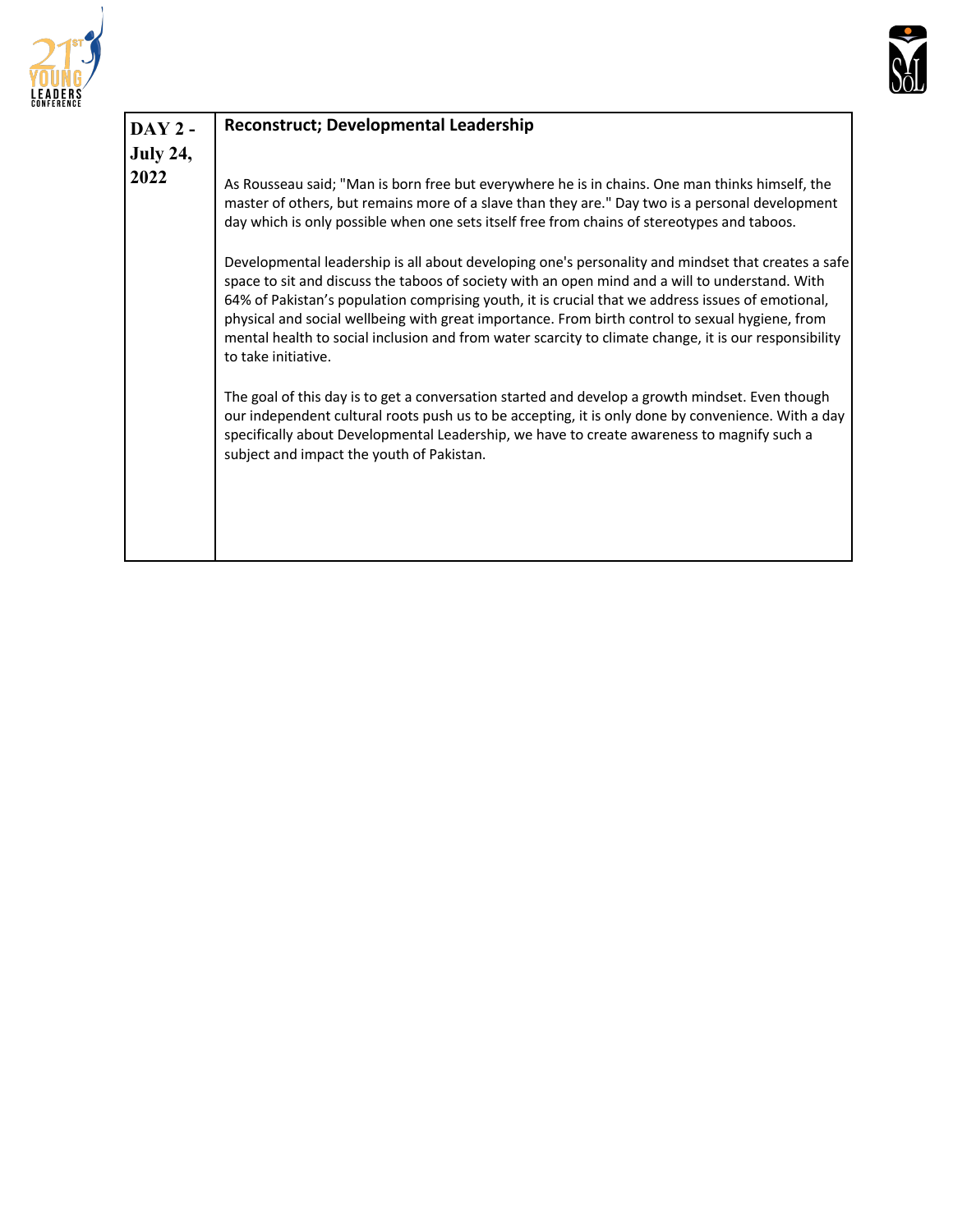



| <b>DAY 3-</b>           | Rejoice; Art, Culture & Diversity                                                                                                                                                                                                                                                                                                                                                                                                                                                                                                                                                                                                                                                                                                                                                                                                                                                                                                                                                                                                                                        |  |  |
|-------------------------|--------------------------------------------------------------------------------------------------------------------------------------------------------------------------------------------------------------------------------------------------------------------------------------------------------------------------------------------------------------------------------------------------------------------------------------------------------------------------------------------------------------------------------------------------------------------------------------------------------------------------------------------------------------------------------------------------------------------------------------------------------------------------------------------------------------------------------------------------------------------------------------------------------------------------------------------------------------------------------------------------------------------------------------------------------------------------|--|--|
| <b>July 25,</b><br>2022 | Pakistan is a country of many different cultures and all these bring their unique cultural heritage.<br>When we stand together as a nation, our diversity is what makes us look beautiful and strong at<br>the same time. Hence, this day is to celebrate and embrace the cultural beauty we have, the<br>unique art we create and the folk music we produce with our own melodious musical instruments.<br>Furthermore, this day seeks to create an intellectual space, promoting the diversity and pluralism<br>in Pakistan's society and beyond its borders. It will provide opportunities through which the<br>participants can see and connect with the literature, culture, society and moral ethos of Pakistan.<br>With a goal to encourage counter narratives, cross pollination of ideas and a-political views; this<br>day will be a representation of our true culture, traditions, language, artistic discipline and will<br>open the floor to those unsaid secrets that our communities have held in for generations.                                       |  |  |
| <b>DAY 4-</b>           | <b>Revive; Enterprise and Employment</b>                                                                                                                                                                                                                                                                                                                                                                                                                                                                                                                                                                                                                                                                                                                                                                                                                                                                                                                                                                                                                                 |  |  |
| <b>July 25,</b><br>2022 | In order to attain higher stages of development and efficiently perform socio economic<br>activities, it is important to develop a strong and productive relationship between two of the<br>most essential factors of production; Labor and Enterprise. This involves spotting unexploited<br>opportunities, making most of what is available, identifying the gaps in the market and in turn<br>providing strategies to boost results and increase efficiency.<br>Technological innovation also contributes to higher levels of economic output and can deliver<br>new goods and services. This day shall hence give participants the chance to experience and<br>understand themes like Social Entrepreneurship, Innovation, Customer Relationship and many<br>other similar themes that carry a growing need in an exponentially growing world. Instead of<br>waiting for employment, we aim to direct our youth's mindset towards innovation in<br>employment according to the need of time and introduce them with some skill-set that can help<br>them throughout. |  |  |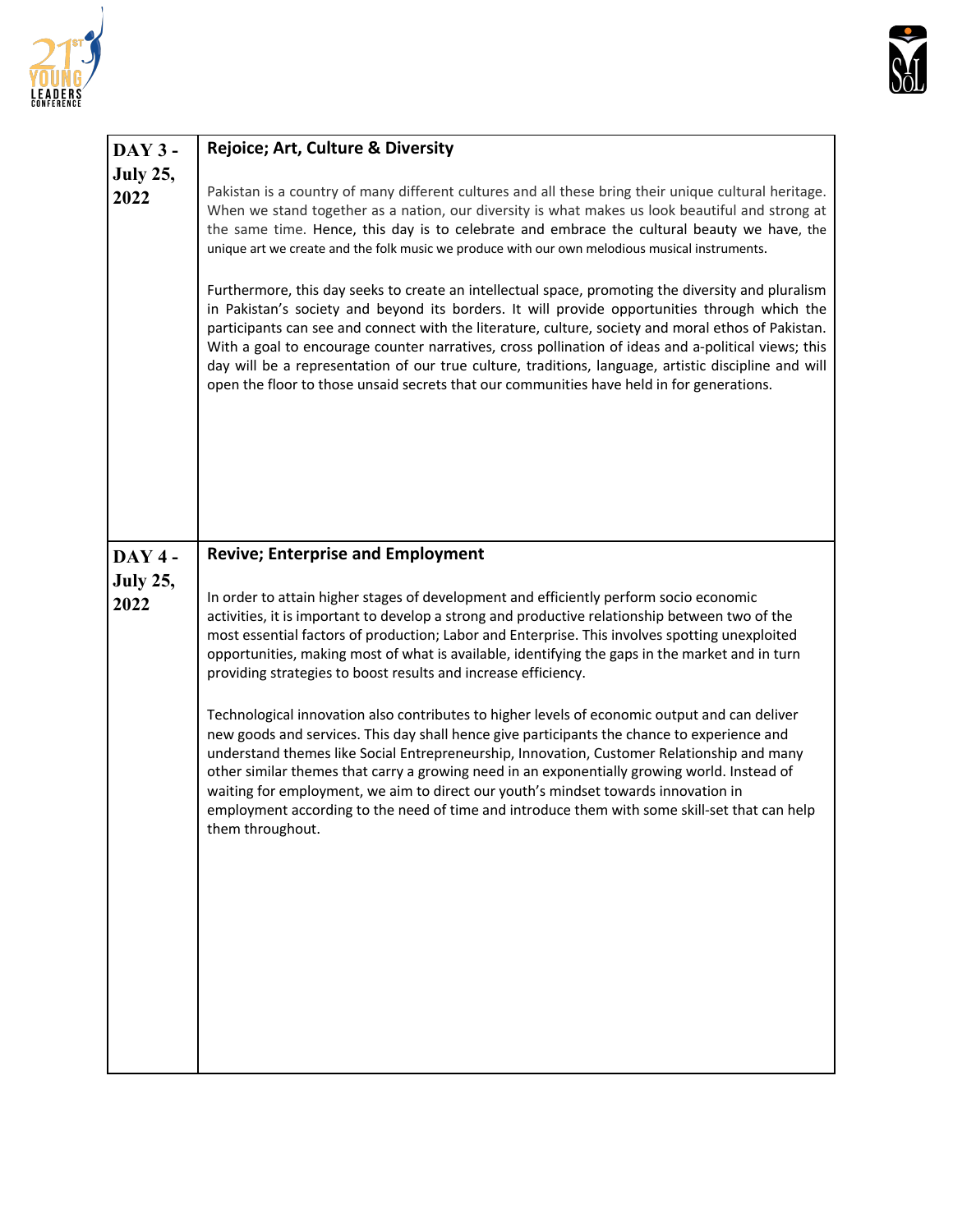



| <b>DAY 5 -</b>          | Re-think; History, Politics & Religion                                                                                                                                                                                                                                                                                                                                                                                                                                                                                                                                                                                                                                                                                                                                                                                                                                |  |  |
|-------------------------|-----------------------------------------------------------------------------------------------------------------------------------------------------------------------------------------------------------------------------------------------------------------------------------------------------------------------------------------------------------------------------------------------------------------------------------------------------------------------------------------------------------------------------------------------------------------------------------------------------------------------------------------------------------------------------------------------------------------------------------------------------------------------------------------------------------------------------------------------------------------------|--|--|
| <b>July 27,</b><br>2022 | As history, politics and religion are the subjects that have multiple narratives, often our people,<br>especially the youth, easily get manipulated for the personal interests of some power abusers<br>which in turn lead to many societal ills. Thus, it is important to understand the complexities of<br>these various subjects and at least realize that holding any perspective rigidly to the extent of<br>blindness is a major reason for our limited growth.<br>Rather than complaining about bad governance, or blaming everything on others, it is crucial to<br>turn around and recognize personal responsibility to see where we can make things better.<br>Hence, Day 5 aims to make the participants reflect on these very subjects of life while having an<br>in-depth understanding and exploration that further gives them a constructive approach. |  |  |
| <b>DAY 6 -</b>          | Rise Unstoppable! Way Forward- The SAP                                                                                                                                                                                                                                                                                                                                                                                                                                                                                                                                                                                                                                                                                                                                                                                                                                |  |  |
| <b>July 28,</b><br>2022 | Last day of YLC '22, supposedly the first day of participant's journey as free and responsible souls.<br>Ones who recognize their responsibility towards society as an integral part of them being a Young<br>Leader and carrying forward the impact of the conference to a larger community through the<br>Social Action Projects.<br>Social action is about people coming together to solve the problems that are important in their<br>communities. It involves people giving their time and other resources available to them for the<br>common good. From volunteering and community-owned services to community organized or<br>simple neighborly acts, the day aims to inculcate active citizenship through thoughtful,<br>cooperative, critically engaging, and practically responsible action.                                                               |  |  |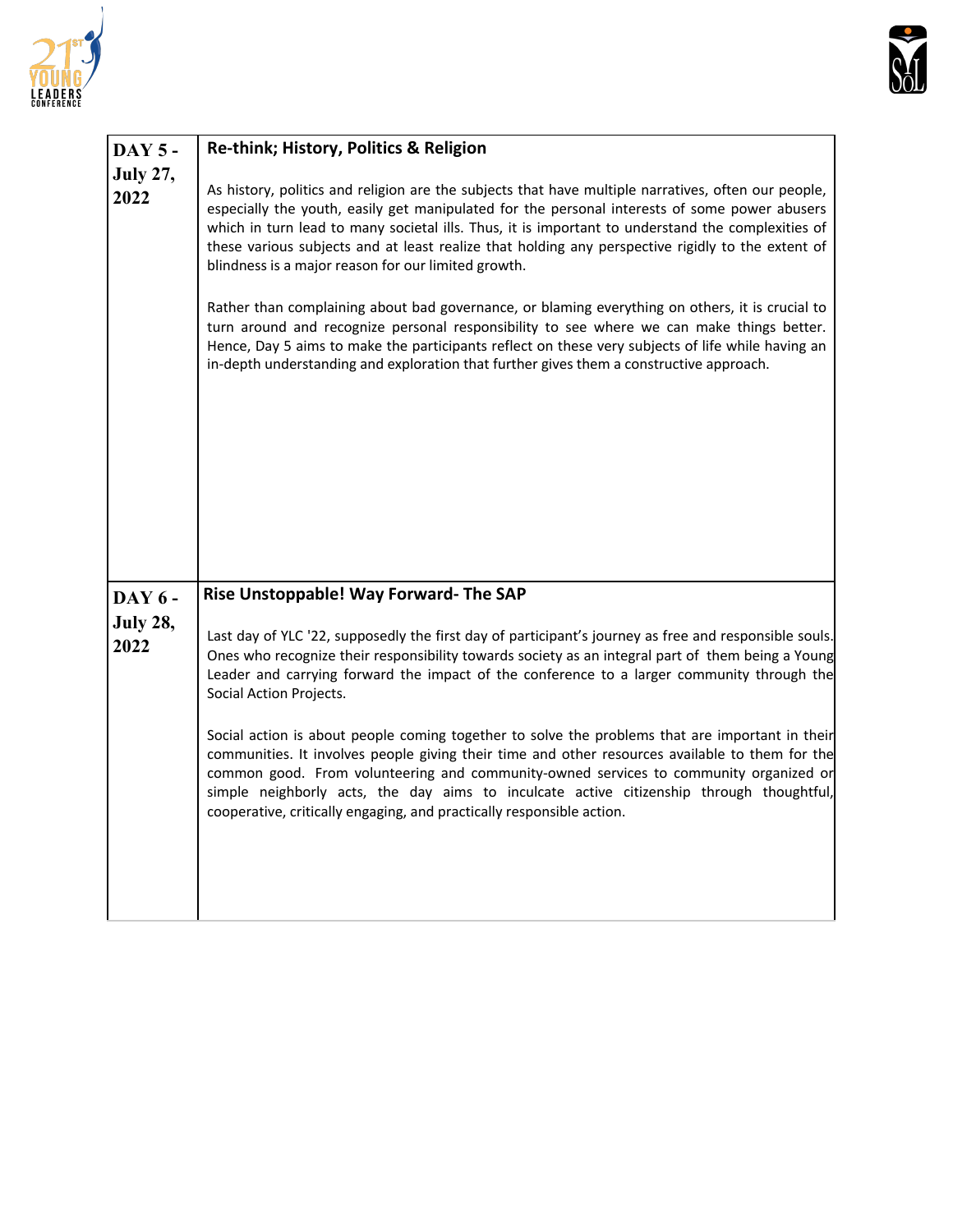



## **Day 1 Realize and Recognize; Personal Leadership**

| <b>Time</b>   | <b>Session</b>                                               | Category     |
|---------------|--------------------------------------------------------------|--------------|
|               |                                                              |              |
| $0700 - 1200$ | Arrival, Registrations, Luggage Placements and Health Check! |              |
| $1200 - 1300$ | Let's Mingle                                                 |              |
| $1300 - 1400$ | Welcome Lunch                                                |              |
| $1400 - 1600$ | YLC 2022 - Inauguration                                      |              |
| $1600 - 1630$ | Tea                                                          |              |
| $1630 - 1730$ | Moments of Mentoring                                         |              |
| $1730 - 1830$ | YLC In Its Third Decade                                      |              |
| $1830 - 1900$ | Team Building: Symbol, Slogan, Mantra, Rituals               | $\mathbf{A}$ |
| $1900 - 2000$ | The Scavenger                                                | $\mathbf{A}$ |
| $2000 - 2100$ | Dinner                                                       |              |
| $2100 - 2200$ | Unlearn Yourself                                             | KN           |
| 2200-2300     | Meri Pehchaan kya he?/who am I?                              | S            |
| 2300-0000     | Team Hurdles                                                 |              |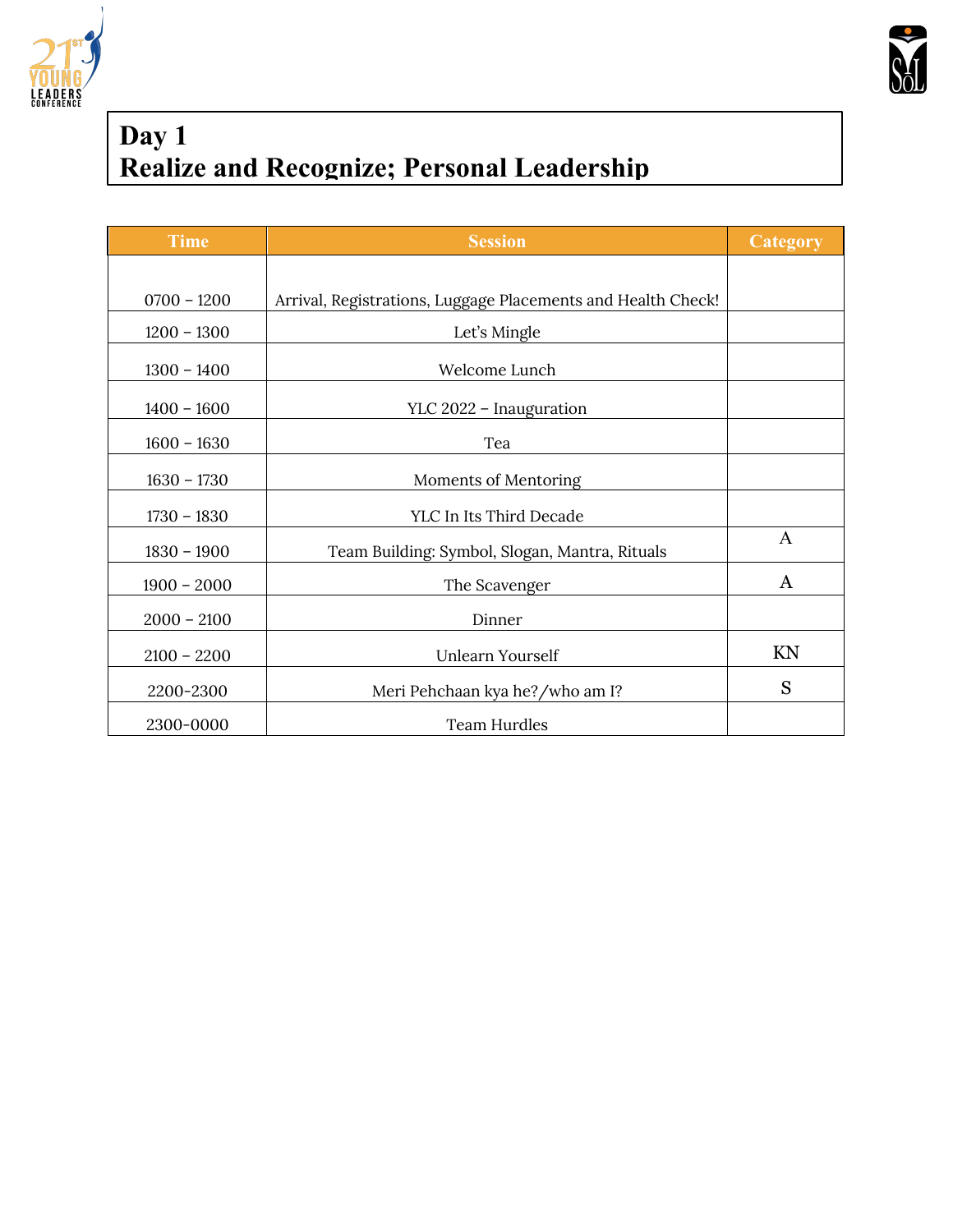



# **Day 2 Reconstruct; Developmental Leadership**

| <b>Time</b>      | <b>Session</b>                        | <b>Category</b> |
|------------------|---------------------------------------|-----------------|
| $0700 - 0745$    | Wake, Shake and Get Ready             |                 |
| $0745 - 0830$    | <b>Start with Stillness</b>           | $\mathbf{A}$    |
| $0830 - 0915$    | <b>Breakfast</b>                      |                 |
| 920-955          | Sex vs Gender                         | KN              |
| $1000 - 1045$    | Id, Ego & Superego                    | KN              |
| $1050 - 1130$    | <b>Streets to Court</b>               | KN              |
| $1130 - 1210$    | Tea/Coffee                            |                 |
| $1215 - 1330$    | This is us                            | T               |
| $1335 - 1420$    | <b>Taboos not Taboos</b>              | KN              |
| $1420 - 1515$    | Lunch                                 |                 |
|                  | Self Defense                          | <b>BO</b>       |
|                  | Include The Excluded                  | <b>BO</b>       |
| $1520 - 1650$    | <b>Global Education Opportunities</b> | <b>BO</b>       |
|                  | Menstruation; A Normal Physiology     | <b>BO</b>       |
| $1655 - 1815$    | Privilege Walk                        | S               |
| 1820 - 1900      | Tea/Coffee                            |                 |
| $1900 - 1945$    | Harassment and law                    | KN              |
| $1950 - 2035$    | Defining your Fears instead of Goals  | KN              |
| $2040 - 2120$    | Fresh Up & Get Ready                  |                 |
| $2120 - 2220$    | Dinner                                |                 |
| 2225 - 2430/0100 | Let It Go!                            | ${\bf S}$       |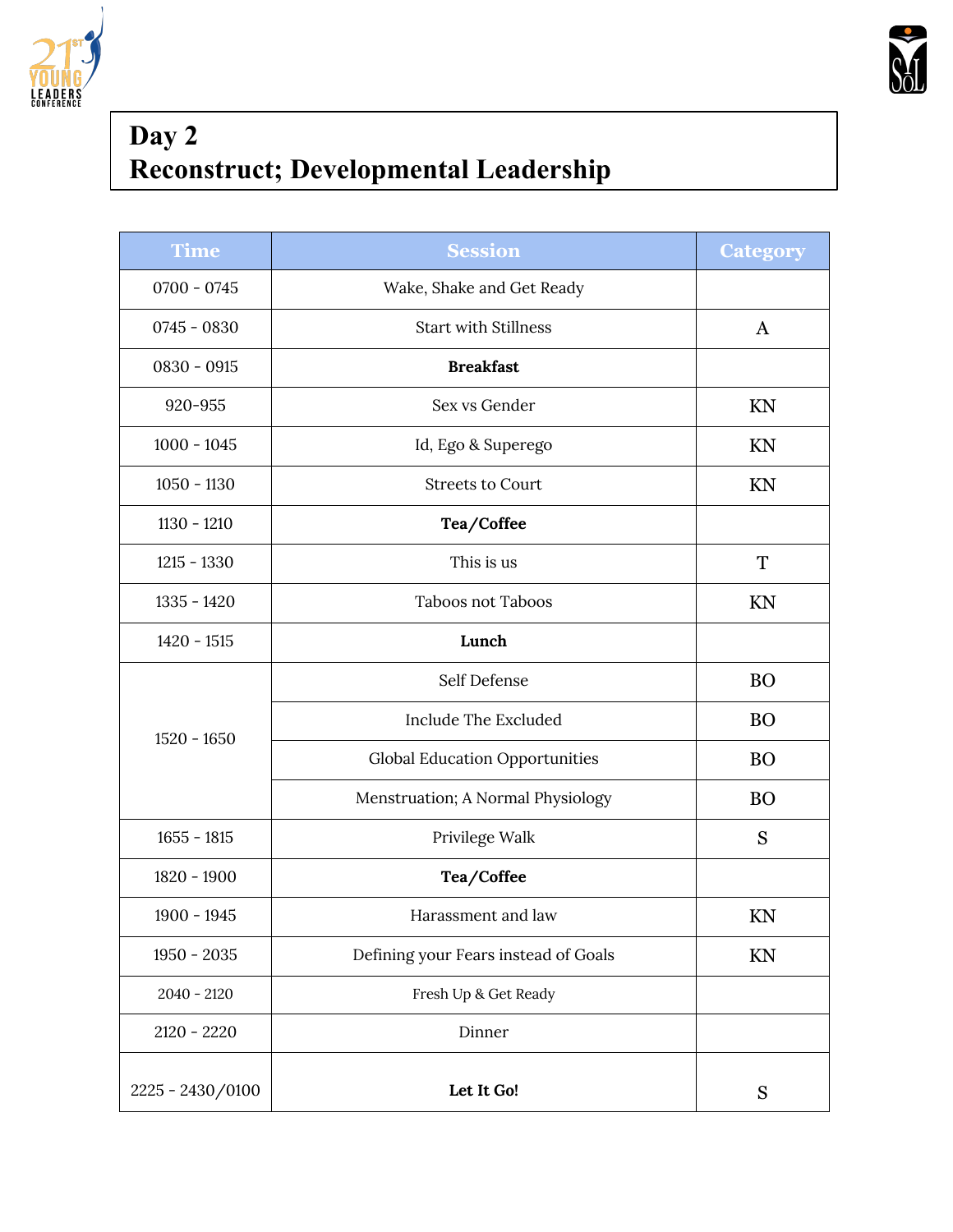

#### **Day 3 Rejoice; Art, Culture, & Diversity**

| <b>Time</b>   | <b>Session</b>                    | <b>Category</b> |
|---------------|-----------------------------------|-----------------|
| $0700 - 0800$ | Wake, Shake and Get Ready         |                 |
| $0800 - 0830$ | <b>Breakfast</b>                  |                 |
| $0835 - 0850$ | Meditation                        | $\bf{A}$        |
| $0855 - 0910$ | Day Briefing                      |                 |
| 0910-0955     | Art Is Regardless/Art Connects Us | KN              |
| 1000-1045     | <b>Stories of Artists</b>         | KN              |
| $1050 - 1120$ | Show Your Art                     | $\mathbf{A}$    |
| 1120-1140     | Tea/Coffee                        |                 |
| 1140-1220     | In sync                           | A               |
| $1225 - 1325$ | Cultural dilemma                  | KN              |
| $1330 - 1415$ | Lunch                             |                 |
| 1420 -1800    | <b>Cultural Tours</b>             | $\mathbf{V}$    |
| $1805 - 1835$ | Tea/Coffee                        |                 |
| 1835-1935     | Dress Your Heritage               |                 |
| $1940 - 2110$ | Drum Circle                       | $\mathbf{A}$    |
| $2115 - 2245$ | Cultural Night                    |                 |
| $2250 - 2430$ | Qawali Night                      |                 |
| 2435 onwards  | <b>Team Huddles</b>               |                 |
|               |                                   |                 |

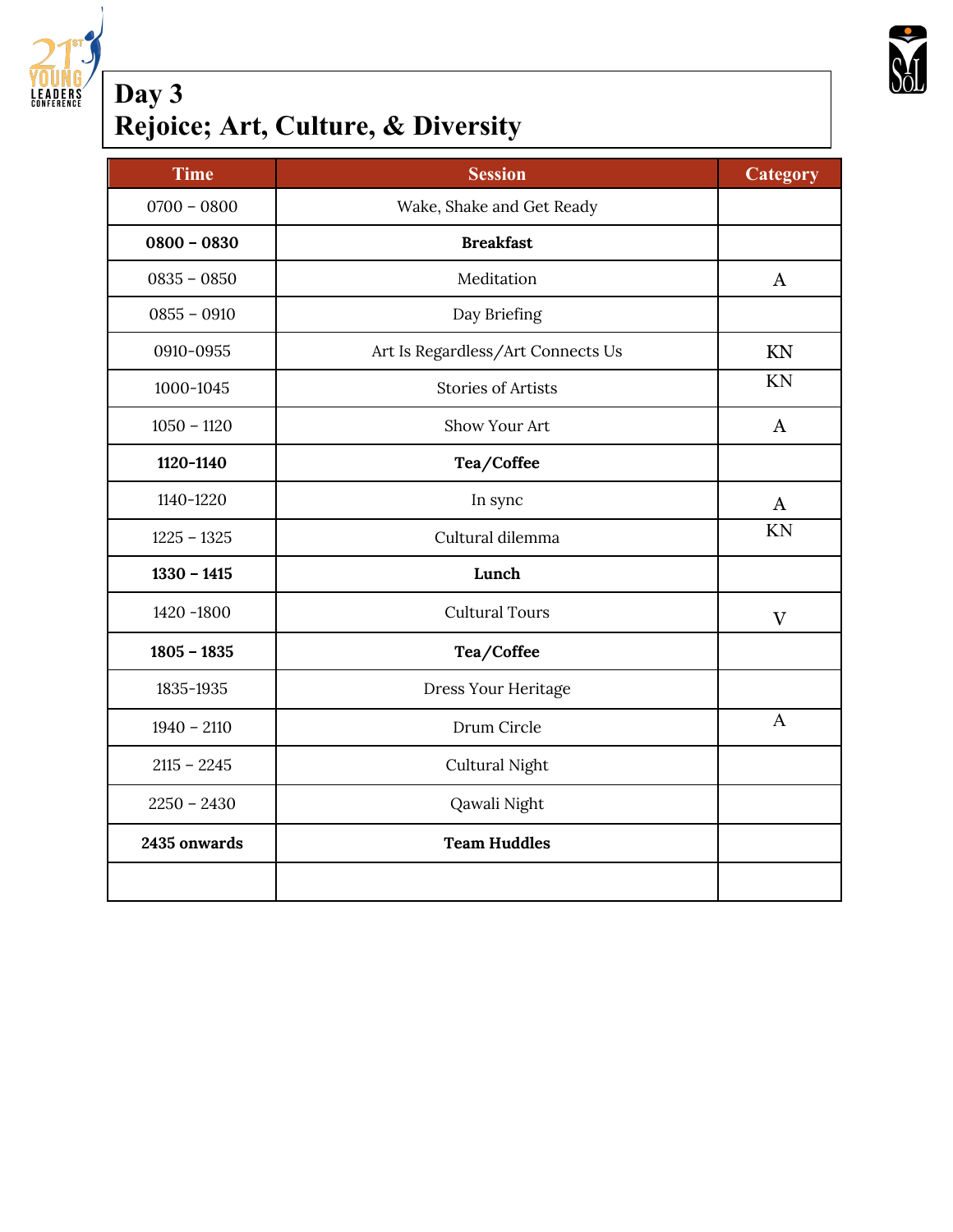



# **Day 4 Revive; Enterprise & Employment**

| Time          | <b>Session</b>                                  | <b>Category</b> |
|---------------|-------------------------------------------------|-----------------|
| $0700 - 0800$ | Wake shake and get ready                        |                 |
| $0800 - 0915$ | <b>Enterprising Breakfast</b>                   | $\mathbf{A}$    |
| $0925 - 0945$ | Day Briefing                                    |                 |
| $0945 - 1015$ | How Ideas Are Born                              | KN              |
| $1020 - 1120$ | Excel with the masters                          | <b>PD</b>       |
| $1120 - 1140$ | Tea/Coffee                                      |                 |
| $1145 - 1245$ | Mentoring                                       |                 |
| $1250 - 1350$ | What you need to know/Future of work & currency | KN              |
| $1345 - 1430$ | <b>Business Ethics</b>                          | KN              |
| $1430 - 1530$ | Lunch                                           |                 |
| $1535 - 1705$ | <b>Money Matters</b>                            | $\bf{A}$        |
| $1710 - 1750$ | Investing in Relationships                      | KN              |
| 1755-1840     | <b>Create your B Model</b>                      | $\mathbf{A}$    |
| $1840 - 1900$ | Tea/Coffee                                      |                 |
|               | <b>INTERVIEWS &amp; BREAKOUT</b>                | $\mathbf{A}$    |
|               | Freelancing                                     | <b>BO</b>       |
|               | <b>Critical Thinking</b>                        | <b>BO</b>       |
| $1905 - 2035$ | 12,000 vs 2                                     | <b>BO</b>       |
|               | <b>Brand Yourself</b>                           | <b>BO</b>       |
| $2035 - 2125$ | Dress Up!                                       |                 |
| 2130 onwards  | <b>Red Carpet Dinner</b>                        | ${\bf S}$       |
| $0000 - 0100$ | Mentoring                                       |                 |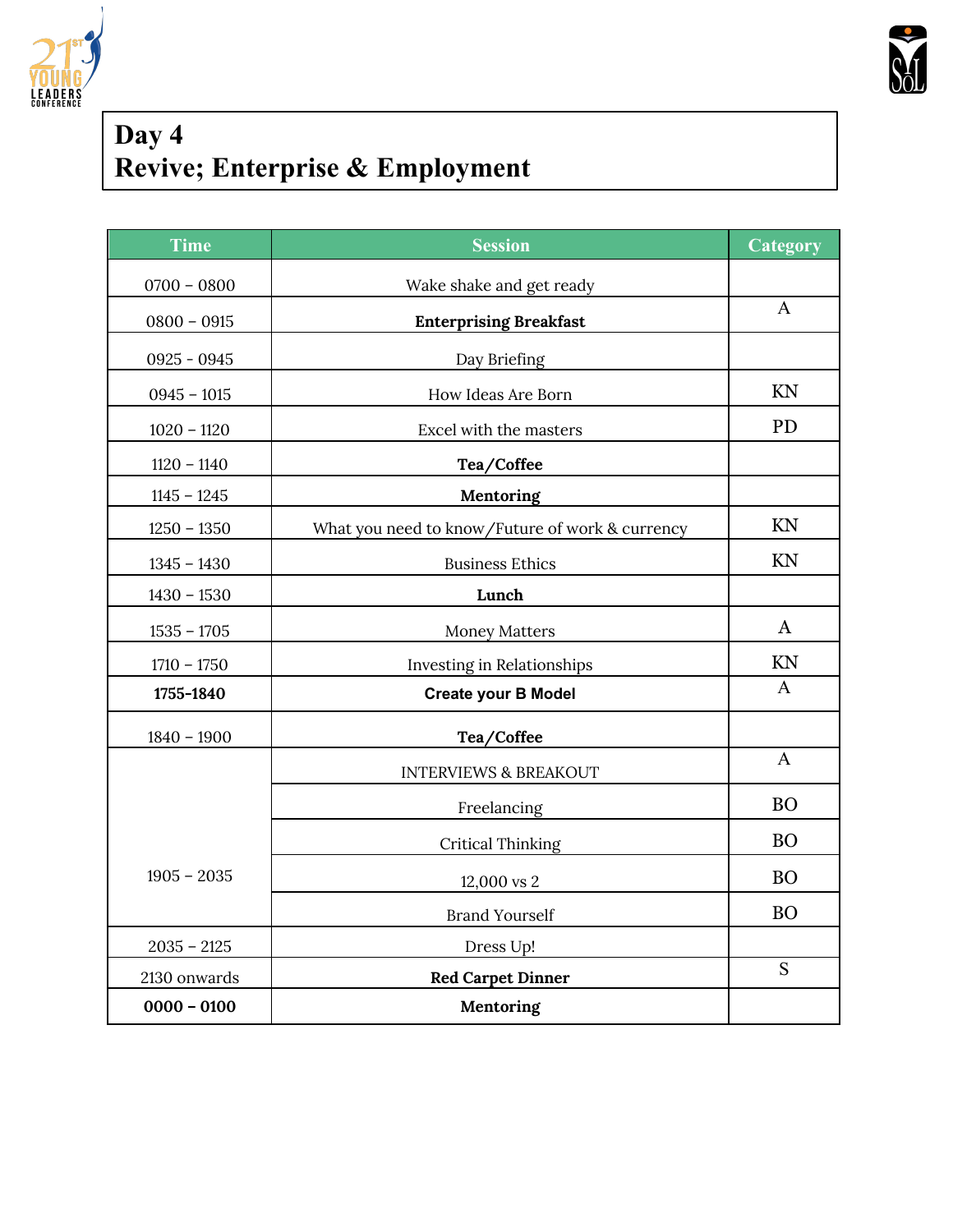



### **Day 5 Rethink; History and Politics, & Religion**

| <b>Time</b>   | <b>Session</b>                                           | Category     |
|---------------|----------------------------------------------------------|--------------|
| $0730 - 0800$ | Wake, Shake and Get Ready                                |              |
| $0800 - 0845$ | <b>Breakfast</b>                                         |              |
| $0845 - 0900$ | Day Brief                                                |              |
| $0900 - 0950$ | How factual is the history                               | KN           |
| $0955 - 1040$ | Formation of Narratives- Construction and deconstruction | KN           |
| $1045 - 1125$ | Why was Pakistan created?                                | KN           |
| $1125 - 1200$ | Tea/Coffee                                               |              |
| $1200 - 1300$ | Clash of civilizations                                   | KN           |
| $1305 - 1350$ | Case study: Cultural Analysis                            |              |
| $1355 - 1730$ | <b>Hunger Banquet</b>                                    | $\mathbf{A}$ |
| $1735 - 1835$ | Create your own Island                                   | A            |
| $1840 - 1920$ | Tea/Coffee                                               |              |
| $1925 - 2015$ | Turning Activism into Action                             | KN           |
| $2015 - 2100$ | Fresh up & Get Ready                                     |              |
| $2105 - 2235$ | Your dinner is locked                                    | S            |
| $2240 - 0000$ | Purpose of Life                                          | KN           |
| 0000 onwards  | <b>Explore the Dreamworld</b>                            |              |